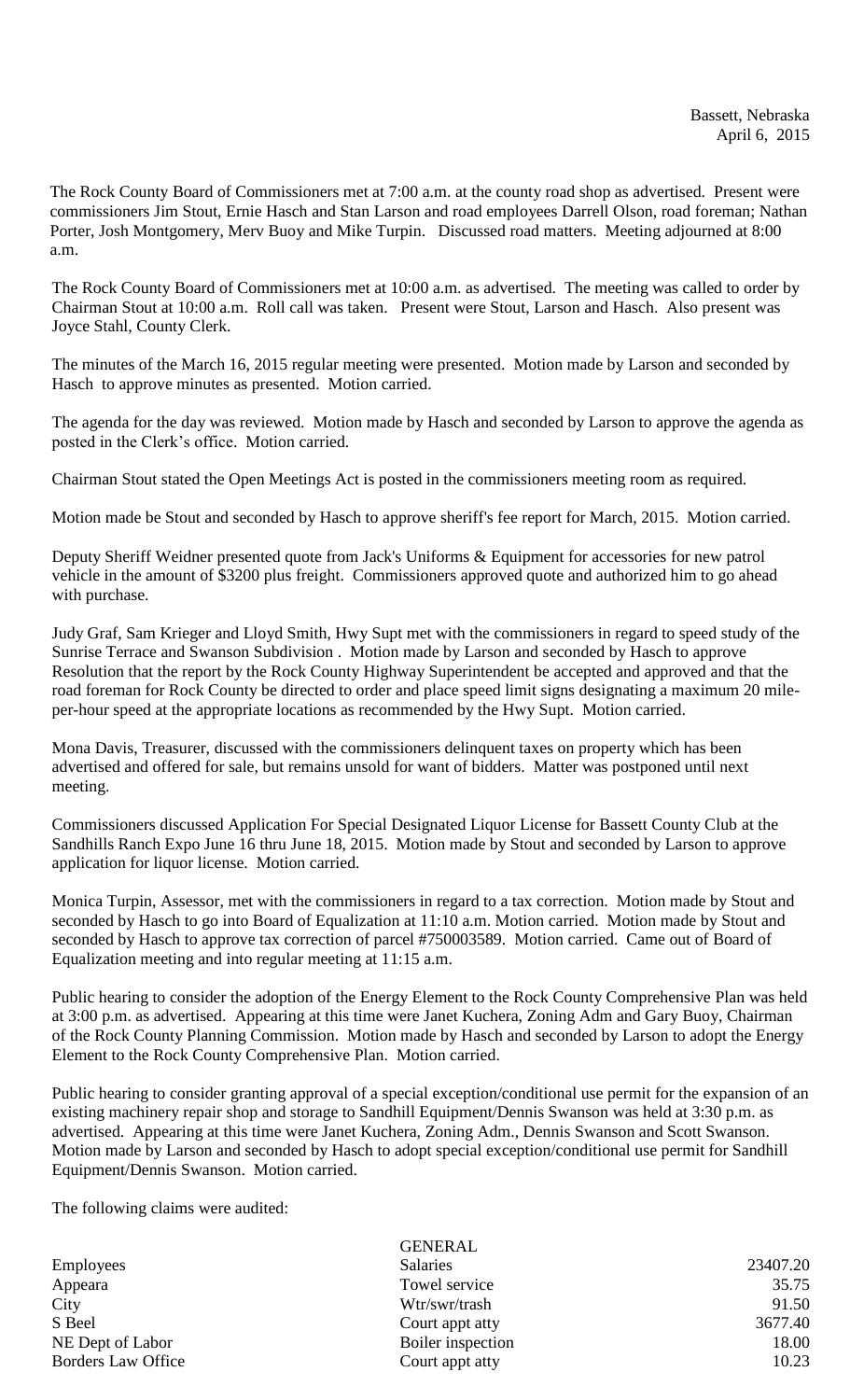| D Buoy                                 | Mileage                       | 169.05            |
|----------------------------------------|-------------------------------|-------------------|
| TJ Ellermeier                          | Mileage                       | 92.00             |
| G & V                                  | Sup                           | 19.91             |
| J&J                                    | Trash service                 | 50.00             |
| K Kuchera                              | Phone allowance               | 40.00             |
| Leader                                 | Printing/pub/sup              | 172.12            |
| <b>B</b> LeZotte                       | Contract labor                | 500.00            |
| Microfilm Imaging                      | Equip rent                    | 158.50            |
| <b>MIPS</b>                            | Computer service              | 348.69            |
| <b>NPPD</b>                            | Electricity                   | 381.68            |
| <b>OPC</b>                             | Maint                         | 35.00             |
| <b>Postal Service</b>                  | Stamped envelopes             | 604.00            |
| <b>Region IV</b>                       | County share                  | 614.25            |
| Region 4 Behavioral<br><b>RC</b> Clerk | County share<br>Mat retire    | 994.25            |
|                                        | Inmate meals                  | 1586.32<br>187.50 |
| RC Hospital<br><b>RC</b> Sheriff Trust |                               | 19.42             |
| RC Tel                                 | Postage<br>Service            | 614.81            |
| <b>RC</b> Tire                         | Tire rep                      | 28.00             |
| <b>RC</b> Clerk                        | Mat soc sec                   | 1746.46           |
| <b>SourceGas</b>                       | Ntl gas                       | 1926.48           |
| M Turpin                               | Mileage                       | 278.88            |
| <b>US Bank</b>                         | Fuel                          | 32.86             |
| Verizon                                | Service                       | 47.22             |
| G Weidner                              | Phone allowance               | 40.00             |
| R Wright                               | Contract labor                | 500.00            |
|                                        |                               |                   |
|                                        | <b>ROAD</b>                   |                   |
| Road crew                              | Labor                         | 11019.96          |
| <b>Ainsworth Electric Motor</b>        | Sup                           | 225.57            |
| City                                   | Wtr/swr/trash                 | 62.00             |
| J&J                                    | Trash service                 | 50.00             |
| <b>KBR RPP Dist</b>                    | Electricity                   | 76.00             |
| Krotter                                | Sup                           | 18.14             |
| <b>MARC</b>                            | Sup                           | 498.00            |
| Niobrara Valley Consultants            | Research work/tie out corners | 6236.01           |
| <b>NMC</b>                             | <b>Blades</b>                 | 2665.58           |
| <b>Northern Plains</b>                 | Sup                           | 33.18             |
| <b>NPPD</b>                            | Electricity                   | 401.71            |
| Pfisteer Wrecker                       | Part                          | 25.00             |
| Raynor                                 | Parts for shop door           | 946.26            |
| <b>RC</b> Clerk                        | Mat retire                    | 743.86            |
| RC Tel                                 | Service                       | 59.72             |
| <b>RC</b> Tire                         | Tires/rep                     | 2111.95           |
| <b>RC</b> Clerk                        | Mat soc sec                   | 831.66            |
| <b>US Bank</b>                         | Fuel/sup/equip                | 581.78            |
| Viaero                                 | Service                       | 67.92             |
|                                        |                               |                   |
|                                        | <b>ZONING</b>                 |                   |
| <b>RC</b> Clerk                        | Postage                       | 6.00              |
| Leader                                 | Printing/pub                  | 61.96             |
|                                        |                               |                   |
|                                        | <b>LIBRARY</b>                |                   |
| Employees                              | <b>Salaries</b>               | 1550.50           |
| City                                   | Wtr/swr                       | 23.75             |
| Demco                                  | Sup                           | 110.14            |
| G & V                                  | Sup                           | 35.69             |
| Ingram                                 | <b>Books</b>                  | 237.58            |
| <b>Lookout Books</b>                   | <b>Books</b>                  | 134.70            |
| <b>NPPD</b>                            | Electricity                   | 76.34             |
| Omaha World Herald                     | Subscription                  | 40.17             |
| Penworthy                              | <b>Books</b>                  | 151.76            |
| <b>RC</b> Clerk                        | Mat retire                    | 87.11             |
| RC Tel                                 | Service                       | 54.24             |
| <b>RC</b> Clerk                        | Mat soc sec                   | 118.61            |
| SourceGas                              | Ntl gas                       | 147.72            |
| <b>US Bank</b>                         | Books/sup                     | 327.61            |
|                                        | <b>AMBULANCE</b>              |                   |
| City                                   | Rent<br>Service               | 200.00<br>42.92   |
| Verizon                                |                               |                   |